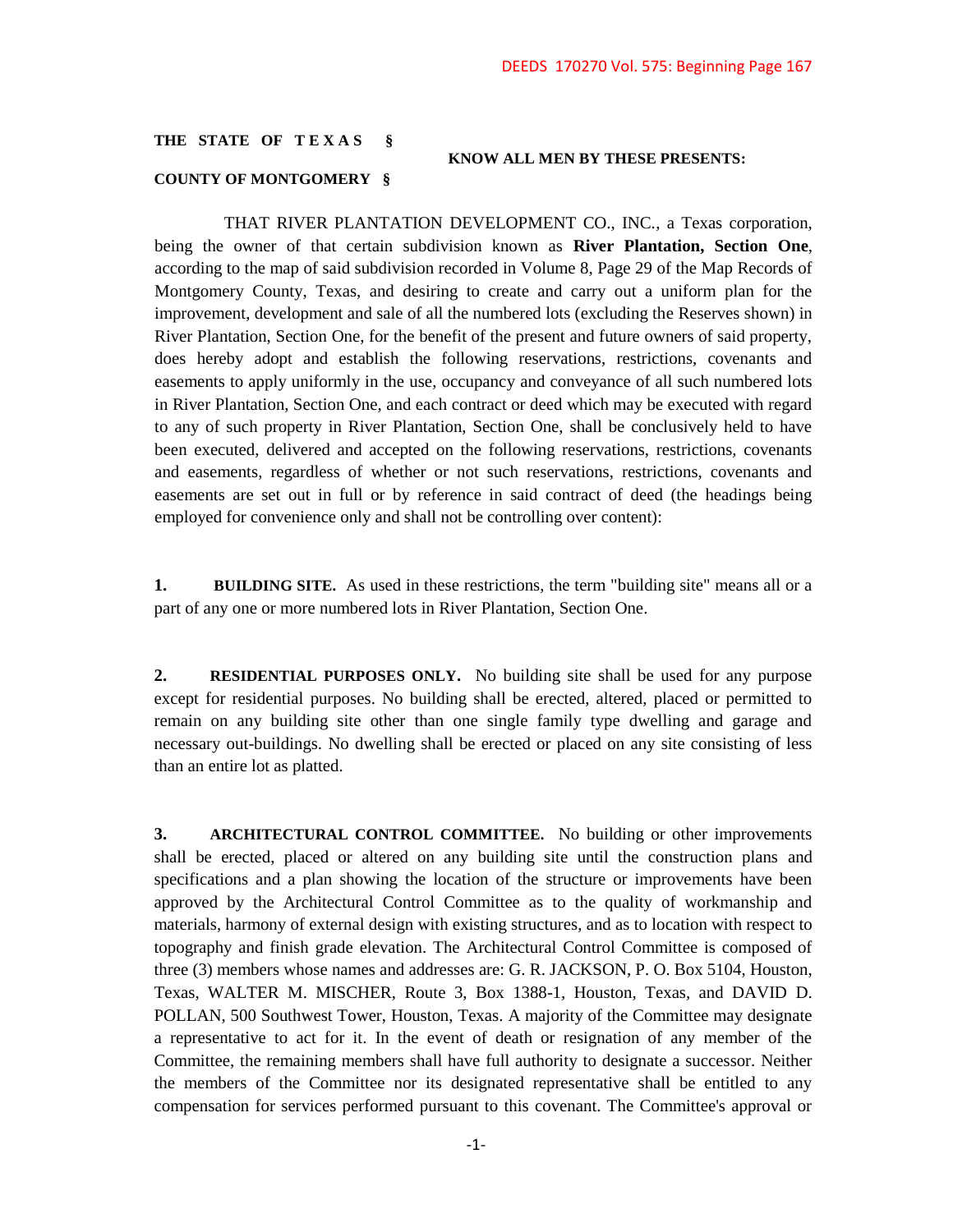disapproval as required herein shall be in writing. If the Committee or its designated representative fails to give written approval or disapproval within thirty (30) days after plans and specifications have been submitted to it, or in any event, if no suit to enjoin the construction has been commenced prior to the conclusion of the improvements, approval will not be required and the related covenants shall be deemed to have been fully satisfied.

**4. MINIMUM SIZE OF DWELLINGS.** No dwelling shall contain less than One Thousand Five Hundred (1,500) square feet of living area, except that at the sole option of the Architectural Control Committee an exception may be made that would be in keeping with the over-all intentions of these restrictions.

**5. BUILDING LINES.** No building shall be located on any building site nearer to the front lot line or nearer to the side street line than the minimum building setback lines shown on the recorded plat. In any event, no building shall be located on any building site nearer than 35 feet to the front lot line, or nearer than 10 feet to any side building site line. For the purpose of this covenant, eaves, steps and open porches shall not be considered as a part of a building.

**6. EASEMENTS**. Easements for installation and maintenance of utilities are reserved as shown and provided for on the recorded plat.

**7. NUISANCES PROHIBITED.** No noxious or offensive activity shall be permitted upon any building site, nor shall anything be done thereon which may be or become an annoyance or nuisance to the neighborhood.

**8. TEMPORARY STRUCTURES PROHIBITED.** No structure of a temporary character, trailer, basement, tent, shack, garage, barn or other out-building shall be used on any building site at any time as a residence either temporarily or permanently.

**9. SIGNS.** No signs of any kind shall be displayed to the public view on any building site except such signs as shall have been approved by the Architectural Control Committee.

**10. NO MINING OPERATIONS.** No oil drilling, oil development operations, oil refining, quarrying or mining operations of any kind shall be permitted upon any building site, nor shall any wells, tanks, tunnels, mineral excavations or shafts be permitted upon any building site. No derrick or other structure designed for use in boring for oil, or natural gas, shall be erected, maintained or permitted on any building site.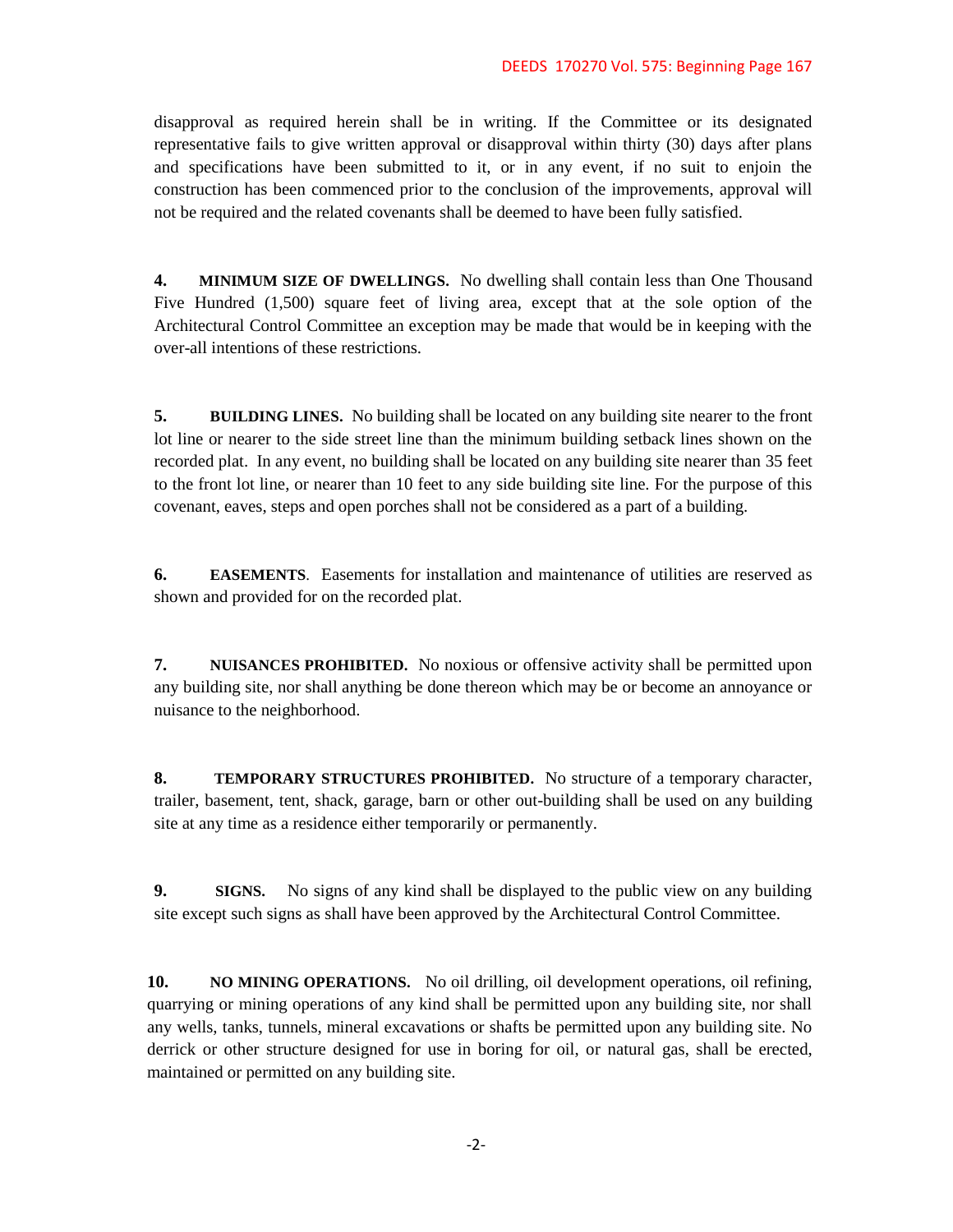**11. LIVESTOCK.** No animals, livestock or poultry of any kind shall be raised, bred or kept on any building site, except that dogs, cats, or other household pets may be kept if they are not kept or maintained for any commercial purposes. Horses may be kept in a stable on any lot containing more than 25,000 square feet or on three or more contiguous lots owned by one owner, whichever is the greater area. The stable may not be constructed within one lot width of the adjoining property if the stable is constructed on property consisting of three or more contiguous lots. No garage shall face a street unless it is located on the rear 25% of the lot.

**12. GARBAGE DISPOSAL.** No building site shall be used or maintained as a dumping ground for rubbish. Trash, garbage or other waste shall not be kept except in sanitary metal or plastic or masonry bins with self-closing tops which shall have been approved by the Architectural Control Committee. All incinerators or other equipment for the storage or disposal of such material shall be kept in a clean and sanitary condition. Each kitchen in each dwelling unit shall be equipped with a garbage disposal unit, which garbage disposal unit shall at all times be kept in a serviceable condition.

**13. FOUNDATION.** All foundation plans must meet the requirements and specifications as established by the Architectural Control Committee.

**14. LANDSCAPING.** No landscape planting shall be done on any building site until the landscape plans shall have been first approved by the Architectural Control Committee. The area between the front lot line and the front of each dwelling shall, within 30 days following completion of construction of the dwelling, be landscaped according to plans approved by the Architectural Control Committee.

**15. BUILDING LINES ADJACENT TO PARKS AND WATER COURSES.** No building shall be placed nor shall any material or refuse be placed or stored on any lot within 15 feet of the property line of any park or edge of any open water courses, except that clean fill may be placed nearer provided that the natural water course is not altered or blocked with such fill.

**16. MAINTENANCE OF APPEARANCE.** Grass, vegetation and weeds on each lot shall be cut as often as may be necessary in order to maintain the same in a neat and attractive appearance. If the owner of any lot fails to do so, River Plantation Community Improvement Association may have the same cut, and the owner shall be obligated to pay the cost of such work. Likewise, all drainage ditches shall be maintained in the same manner and shall be unobstructed at all times. Any bridge or culvert on any lot must be approved by the Architectural Control Committee as to design, capacity and width.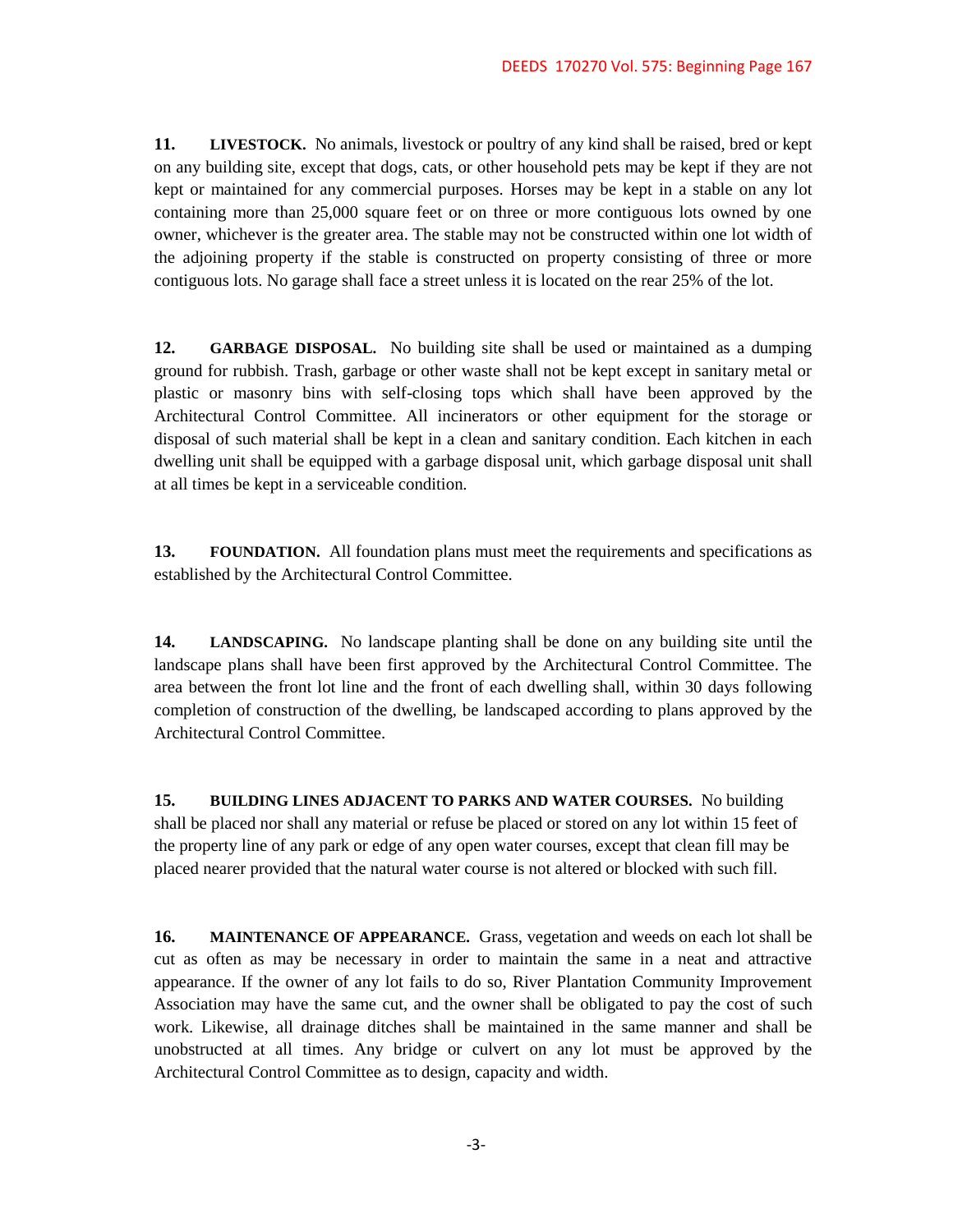**17. FIREARMS.** The use or discharge of pistols, rifles, shot guns or other firearms is expressly prohibited on any part of the property.

**18. PERIOD OF RESTRICTIONS.** These reservations, restrictions, covenants and easements are to run with the land and shall be binding on all parties and all persons for a period of fifty (50) years from the date this instrument is first recorded, after which time said reservations, restrictions, covenants and easements shall be automatically extended for successive periods of ten (10) years each, unless an instrument signed by a majority of the then owners of the building sites has been recorded, agreeing to change, amend or cancel said reservations, restrictions, covenants and easements in whole or in part.

**19. ENFORCEABILITY.** The covenants, reservations, easements and restrictions set out herein are for the benefit of River Plantation Development Co., Inc., its successors and assigns, and equally for the benefit of any subsequent owner of a lot or lots in River Plantation, and his heirs, executors, administrators and assigns. Accordingly, all of the covenants, reservations, easements and restrictions contained herein shall be construed to be covenants running with the land, enforceable at law or in equity, by any one of more of said parties.

**20. PARTIAL INVALIDITY.** Invalidation of any one or more of these reservations, restrictions, covenants and easements by judgment or court order shall in no wise affect any of the other provisions which shall remain in full force and effect.

**21. RIGHTS OF MORTGAGEES.** Any violation of any of the easements, restrictions, reservations or covenants contained herein shall not have the effect of impairing or affecting the rights of any mortgagee or trustee under any mortgage or deed of trust outstanding against any building site at the time that the easement, restriction, reservation or covenant may be violated.

**22. COLONIAL ARCHITECTURE.** All architectural design shall be of a traditional Colonial style as specified by, and approved by, the Architectural Control Committee.

**23. PERMANENT MAINTENANCE FUND–RIVER PLANTATION COMMUNITY IMPROVEMENT ASSOCIATION.** Each building site shall be subject to an annual maintenance charge at a rate not to exceed five (5) mills per square foot per year of the area of each building site, or \$5.00 per lot per month, but not to exceed \$60.00 per year, for the purpose of creating a fund to be known as "Maintenance Fund", which said charge shall be payable by each building site owner to River Plantation Community Improvement Association in advance in quarterly installments in each year, commencing July 1, 1965. To secure the payment of such maintenance charge, a vendor's lien shall be retained against the building sites, premises and